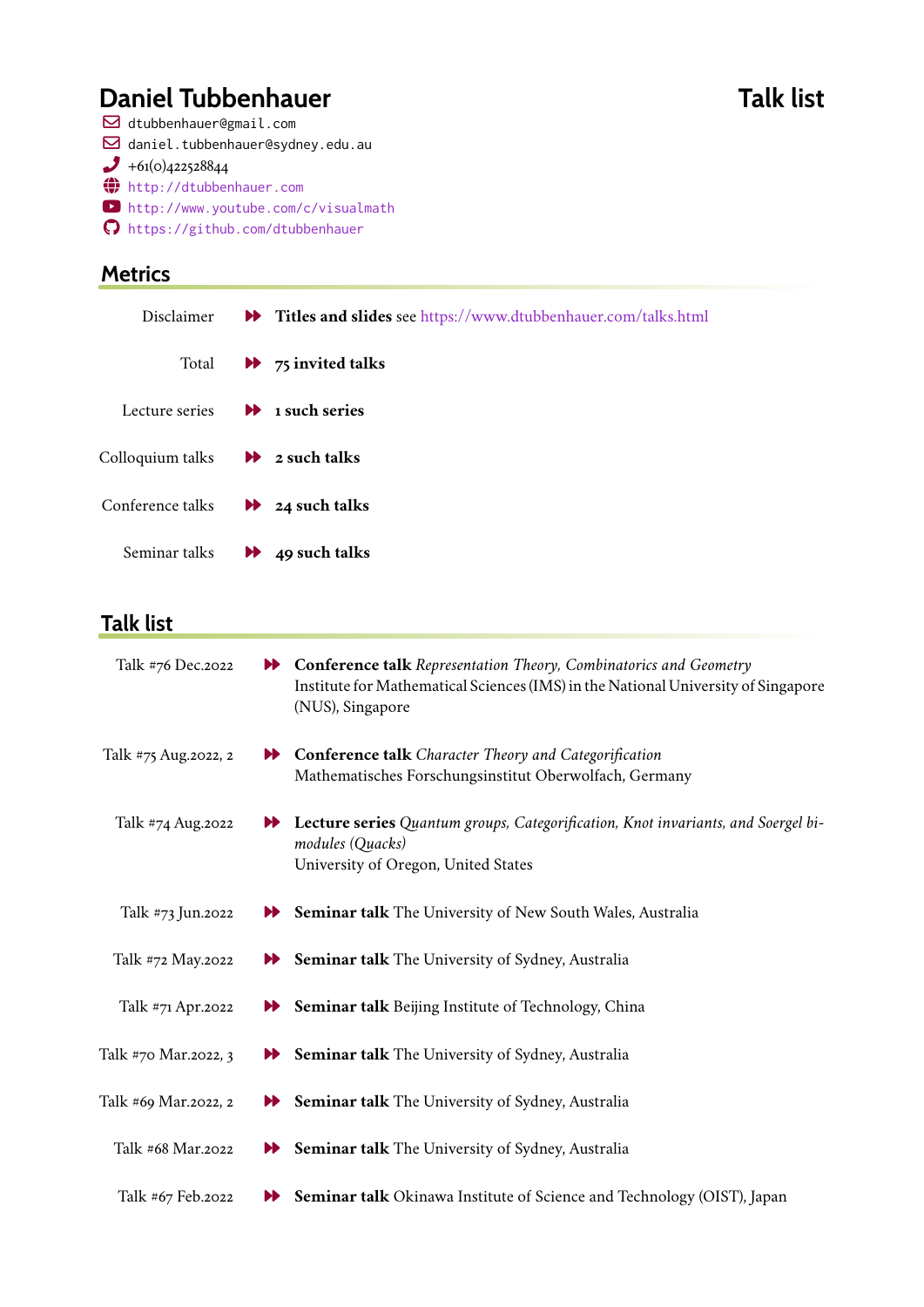| Talk #66 Dec.2021, 2 | $\blacktriangleright$ | <b>Seminar talk</b> Newcastle University, United Kingdom                                                                                                                           |
|----------------------|-----------------------|------------------------------------------------------------------------------------------------------------------------------------------------------------------------------------|
| Talk #65 Dec.2021    | $\blacktriangleright$ | Conference talk 65th Annual Meeting of the Australian Mathematical Society<br>University of Queensland, Australia                                                                  |
| Talk #64 Aug.2021, 2 | ÞÐ                    | <b>Seminar talk</b> Aarhus University, Denmark                                                                                                                                     |
| Talk #63 Aug.2021    | ÞÞ                    | <b>Seminar talk</b> Okinawa Institute of Science and Technology (OIST), Japan                                                                                                      |
| Talk #62 Jul.2021    | $\blacktriangleright$ | <b>Seminar talk</b> The RepNet virtual seminar, United Kingdom                                                                                                                     |
| Talk #61 Apr.2021    | $\blacktriangleright$ | <b>Conference talk</b> Joint meeting of the British Mathematical Colloqium (BMC) and<br>the British Applied Mathematics Colloquium (BAMC)<br>University of Glasgow, United Kingdom |
| Talk #60 Mar.2021    | ÞÞ                    | Seminar talk University of Birmingham and University of Warwick, United<br>Kingdom                                                                                                 |
| Talk #59 Feb.2021, 2 | ÞÐ                    | <b>Seminar talk</b> University of Oklahoma, United States                                                                                                                          |
| Talk #58 Feb.2021    | $\blacktriangleright$ | <b>Seminar talk Newcastle University, United Kingdom</b>                                                                                                                           |
| Talk #57 Dec.2020    | $\blacktriangleright$ | Seminar talk Columbia University, United States                                                                                                                                    |
| Talk #56 Sep.2020,2  | ÞÞ                    | Seminar talk University of Georgia, Athens, United States                                                                                                                          |
| Talk #55 Sep.2020    | $\blacktriangleright$ | <b>Conference talk</b> New Trends in Representation Theory (Junior Hausdorff Trimester<br>Program)<br>Universität Bonn, Germany                                                    |
| Talk #54 Aug.2020    | ÞÞ                    | Conference talk Quantum groups, Categorification, Knot invariants, and Soergel<br>bimodules (Quacks)<br>University of Oregon, United States                                        |
| Talk #53 Apr.2020    | ÞÞ                    | Seminar talk Trinity College Dublin, Ireland                                                                                                                                       |
| Talk #52 Mar.2020,2  | ÞÞ                    | Seminar talk Vrije Universiteit Brussel, Belgium                                                                                                                                   |
| Talk #51 Mar.2020    | ÞÞ                    | Seminar talk Université Paris Diderot, France                                                                                                                                      |
| Talk #50 Jan.2020    | ÞÞ                    | Seminar talk Karl-Franzens-Universität Graz, Austria                                                                                                                               |
| Talk #49 Dec.2019    | ÞÞ                    | <b>Conference talk</b> Algebraic and Geometric Categorification<br>Casa Matemática Oaxaca (CMO), Mexico                                                                            |
| Talk #48 Sep.2019,2  | ÞÞ                    | Seminar talk Columbia University, United States                                                                                                                                    |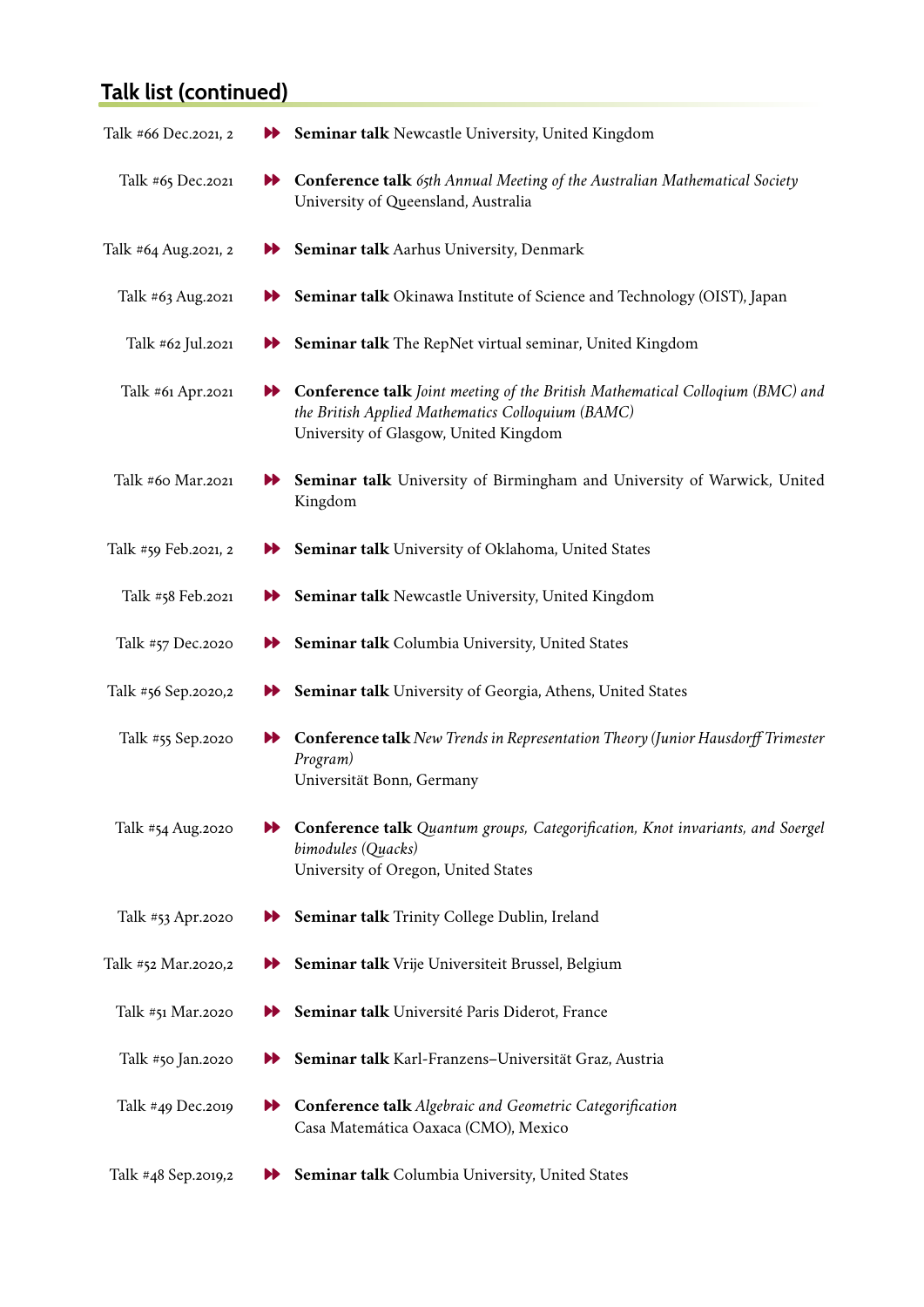| Talk #47 Sep.2019    |                       | Seminar talk Columbia University, United States                                                                                                                                                                            |
|----------------------|-----------------------|----------------------------------------------------------------------------------------------------------------------------------------------------------------------------------------------------------------------------|
| Talk #46 Jul.2019    | $\blacktriangleright$ | <b>Conference talk</b> Representations of monoidal categories and 2-categories<br>The University of East Anglia, United Kingdom                                                                                            |
| Talk #45 Jun.2019    |                       | <b>N</b> Conference talk SWAN2 Workshop<br>Karlsruhe Institute for Technology, Germany                                                                                                                                     |
| Talk #44 Apr.2019    | ÞÞ.                   | Seminar talk Uppsala universitet, Sweden                                                                                                                                                                                   |
| Talk #43 Mar.2019, 3 | ÞÞ                    | Seminar talk Vrije Universiteit Brussel and the Université libre de Bruxelles and<br>the Université catholique de Louvain, Belgium                                                                                         |
| Talk #42 Mar.2019, 2 | ÞÞ.                   | <b>Seminar talk</b> University of Sydney, Australia                                                                                                                                                                        |
| Talk #41 Mar.2019    | ÞÞ                    | Seminar talk University of Melbourne, Australia                                                                                                                                                                            |
| Talk #40 Feb.2019, 3 |                       | <b>N</b> Conference talk Workshop - categorification<br>Australian National University (ANU), Australia                                                                                                                    |
| Talk #39 Feb.2019, 2 | ÞÞ.                   | <b>Colloquium talk</b> Australian National University (ANU), Australia                                                                                                                                                     |
| Talk #38 Feb.2019    | ÞÞ.                   | Seminar talk Australian National University (ANU), Australia                                                                                                                                                               |
| Talk #37 Jan.2019, 2 | ÞÞ.                   | Conference talk Aspects of higher representation theory: quantum groups and cat-<br>egorification<br>Vrije Universiteit Brussel and the Université libre de Bruxelles and the Université<br>catholique de Louvain, Belgium |
| Talk #36 Jan.2019    | ÞÞ.                   | <b>Conference talk</b> Categorification in quantum topology and beyond<br>Erwin Schrödinger International Institute for Mathematics and Physics, Austria                                                                   |
| Talk #35 Nov.2018    | ÞÞ                    | Seminar talk University of Southern California, United States                                                                                                                                                              |
| Talk #34 Oct.2018, 2 |                       | Colloquium talk ETH Zürich and the Universität Zürich, Switzerland                                                                                                                                                         |
| Talk #33 Oct.2018    | ÞÞ                    | Seminar talk ETH Zürich, Switzerland                                                                                                                                                                                       |
| Talk #32 Jul.2018,2  | ÞÞ                    | <b>Conference talk</b> Summer School Geometric, Algebraic and Combinatorial Methods<br>in Modular Representation Theory<br>Universität Freiburg, Germany                                                                   |
| Talk #31 Jul.2018    | ÞÞ                    | <b>Conference talk</b> Categorification and Higher Representation Theory<br>Institute Mittag-Leffler, Sweden                                                                                                               |
| Talk #30 Jun.2018    | ÞÞ                    | Seminar talk Universität Hamburg, Germany                                                                                                                                                                                  |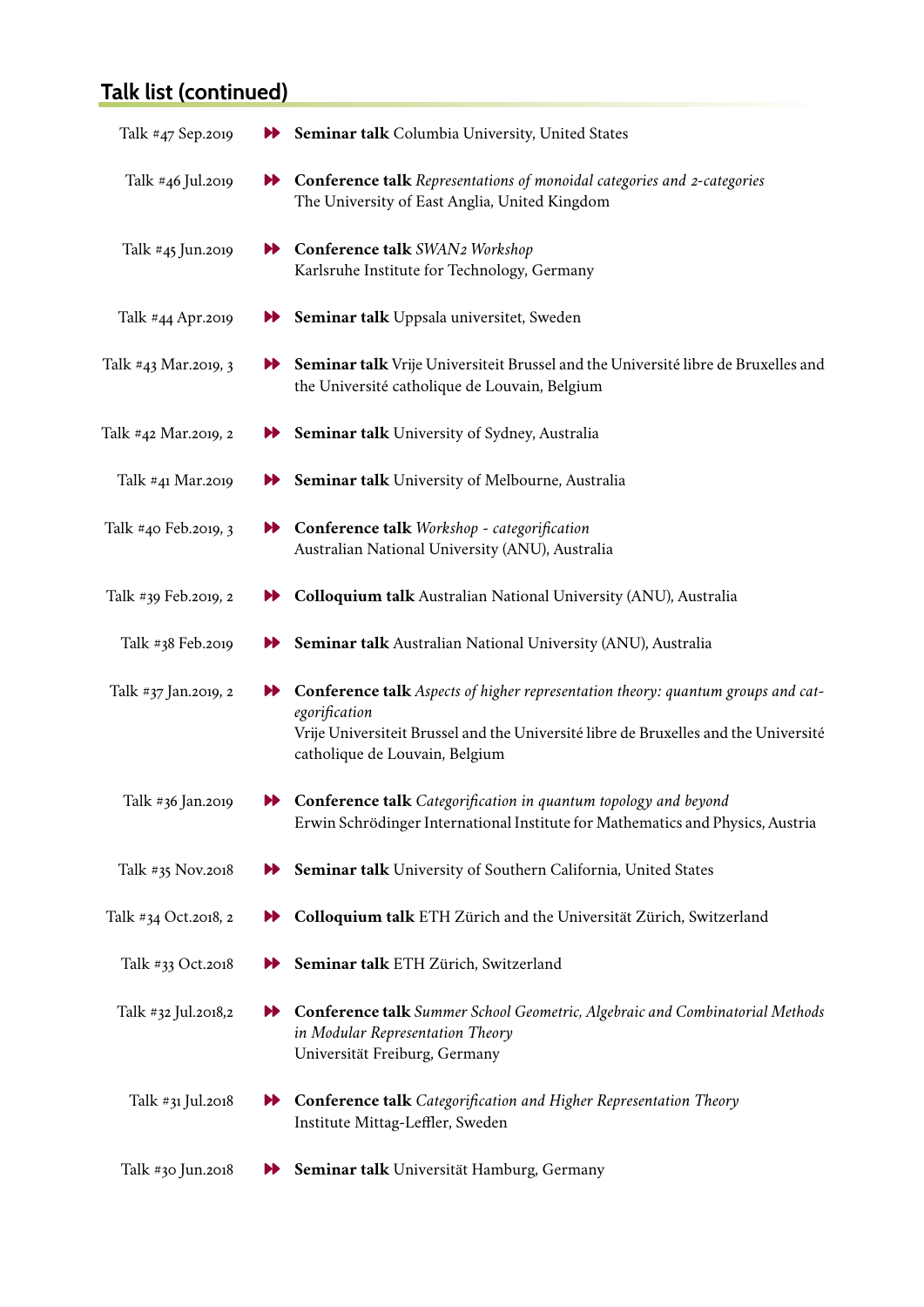| Talk #29 Apr.2018    | $\blacktriangleright$ | Seminar talk QGM at Aarhus University, Denmark                                                                                               |
|----------------------|-----------------------|----------------------------------------------------------------------------------------------------------------------------------------------|
| Talk #28 Jan.2018    | $\blacktriangleright$ | <b>Conference talk</b> Algebraic Structures in Topology and Geometry<br>Universität Zürich, Germany                                          |
| Talk #27 Sep.2017    | ÞÞ.                   | Seminar talk Universidade do Algarve, Portugal                                                                                               |
| Talk #26 Jun.2017    |                       | Conference talk Workshop Quantum topology and categorified representation the-<br>ory<br>Isaac Newton Institute in Cambridge, United Kingdom |
| Talk #25 Sep.2017    |                       | Seminar talk Universität Zürich, Switzerland                                                                                                 |
| Talk #24 Apr.2017    |                       | Conference talk 2-representation theory workshop<br>Uppsala universitet, Sweden                                                              |
| Talk #23 Feb.2017    |                       | Seminar talk Columbia University, United States                                                                                              |
| Talk #22 Oct.2016, 2 | $\blacktriangleright$ | Seminar talk Université catholique de Louvain, Belgium                                                                                       |
| Talk #21 Oct.2016    |                       | <b>Deminar talk</b> Université de Montpellier, France                                                                                        |
| Talk #20 Nov.2015, 2 |                       | <b>Seminar talk</b> University of Edinburgh, Scotland                                                                                        |
| Talk #19 Nov.2015    | ÞÞ                    | Seminar talk University of Edinburgh, Scotland                                                                                               |
| Talk #18 Oct.2015    |                       | Seminar talk Universiteit Leiden, Netherlands                                                                                                |
| Talk #17 Sep.2015    |                       | Conference talk 2015 annual meeting of the Deutschen Mathematiker-Vereinigung<br>(DMV)<br>Universität Hamburg, Germany                       |
| Talk #16 Aug.2015    | ÞÞ                    | Seminar talk Universität Bonn, Germany                                                                                                       |
| Talk #15 Jul.2015    | ÞÐ                    | Seminar talk Universität Freiburg, Germany                                                                                                   |
| Talk #14 Jun.2015, 2 |                       | <b>Conference talk</b> Colloque Solstice, topic: representation theory and knot invariants<br>Institut de Mathématiques de Jussieu, France   |
| Talk #13 Jun.2015    |                       | <b>Conference talk</b> AMS-EMS-SPM international meeting<br>University of Porto, Portugal                                                    |
| Talk #12 May.2015    | ÞÞ.                   | Seminar talk Erwin Schrödinger International Institute for Mathematics and<br>Physics, Austria                                               |
| Talk #11 Apr.2015    | ÞÞ.                   | Seminar talk Universität Bonn, Germany                                                                                                       |